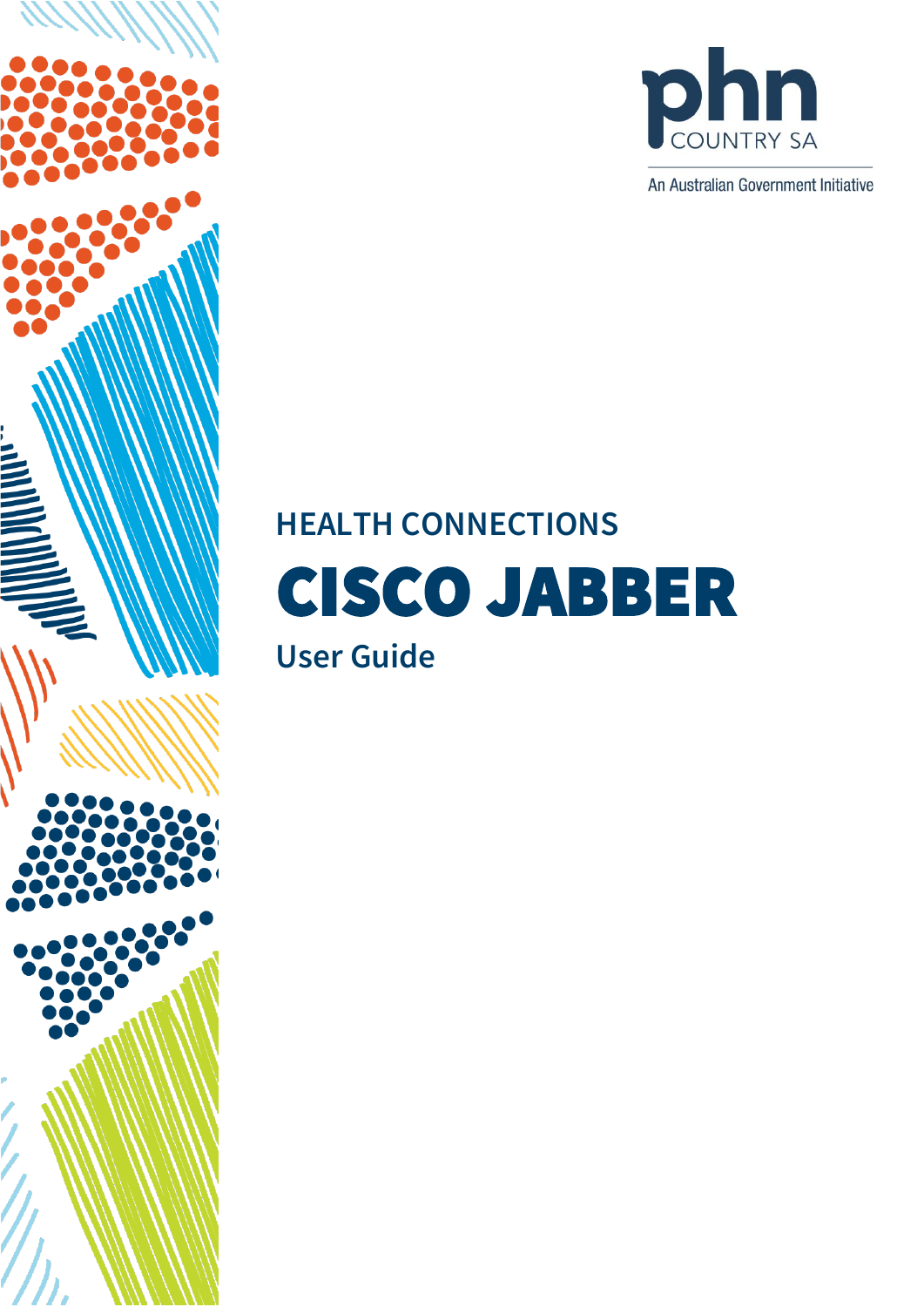#### INTRODUCTION

The purpose of this document is to provide a visual guide for the basic use of Cisco Jabber as part of the Health Connections platform. For more specific and in-depth usage advice, please contact Country SA PHN's Digital Health Officer: Keiran Mether | **e** [kmether@countrysaphn.com.au](mailto:kmether@countrysaphn.com.au) | **p** 08 8159 2201 | **m** 0428 786 335

#### VERSION HISTORY

Created June 2017, T Bukojemski Updated November 2018, K Mether

#### ACKNOWLEDGEMENTS

Country SA PHN gratefully acknowledge the financial and other support from the Australian Government Department of Health.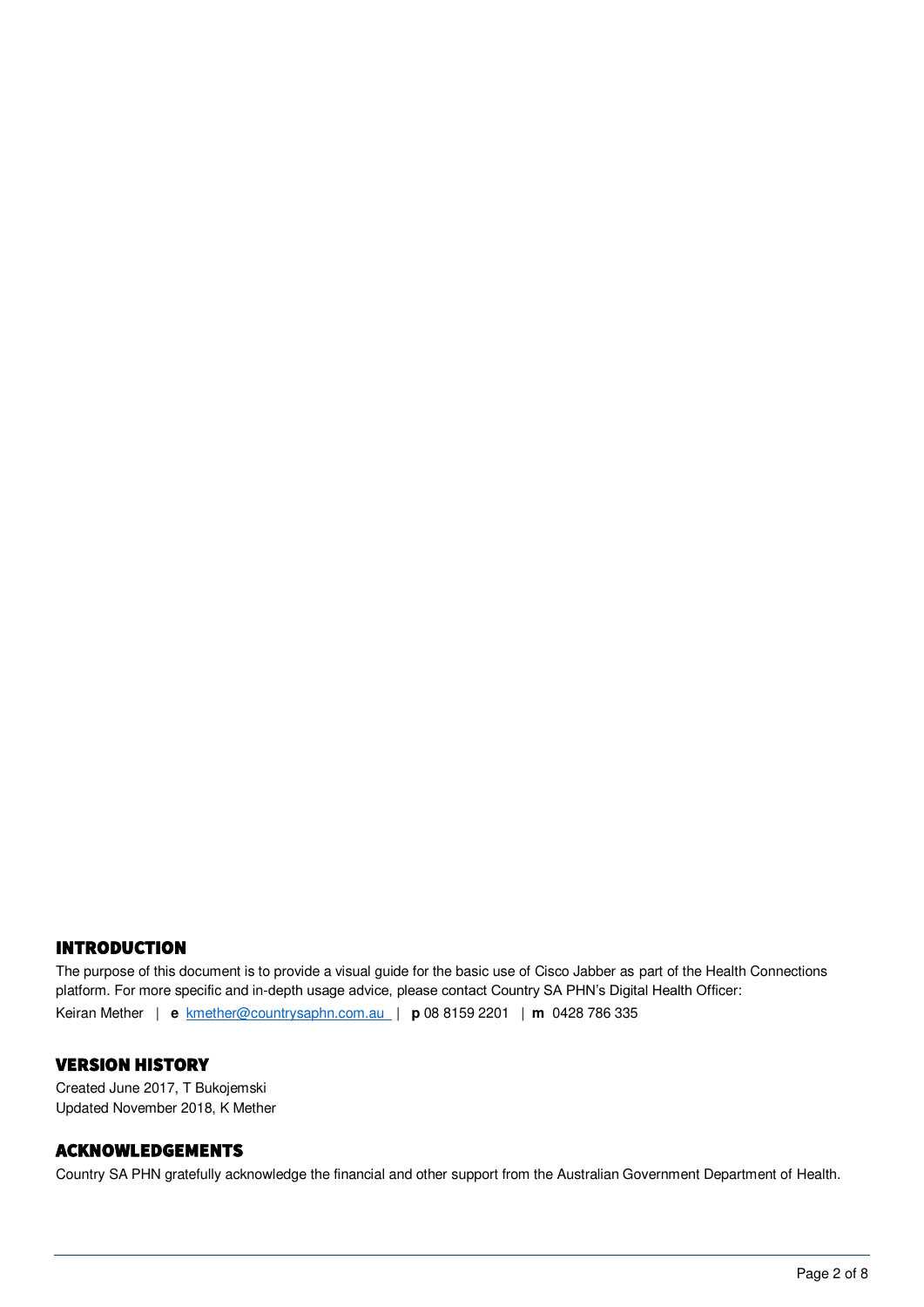# **CONTENTS**

| Logging in www.communications.communications.com/internations.com/internations.com/internations.com/internation |  |
|-----------------------------------------------------------------------------------------------------------------|--|
|                                                                                                                 |  |
|                                                                                                                 |  |
|                                                                                                                 |  |
|                                                                                                                 |  |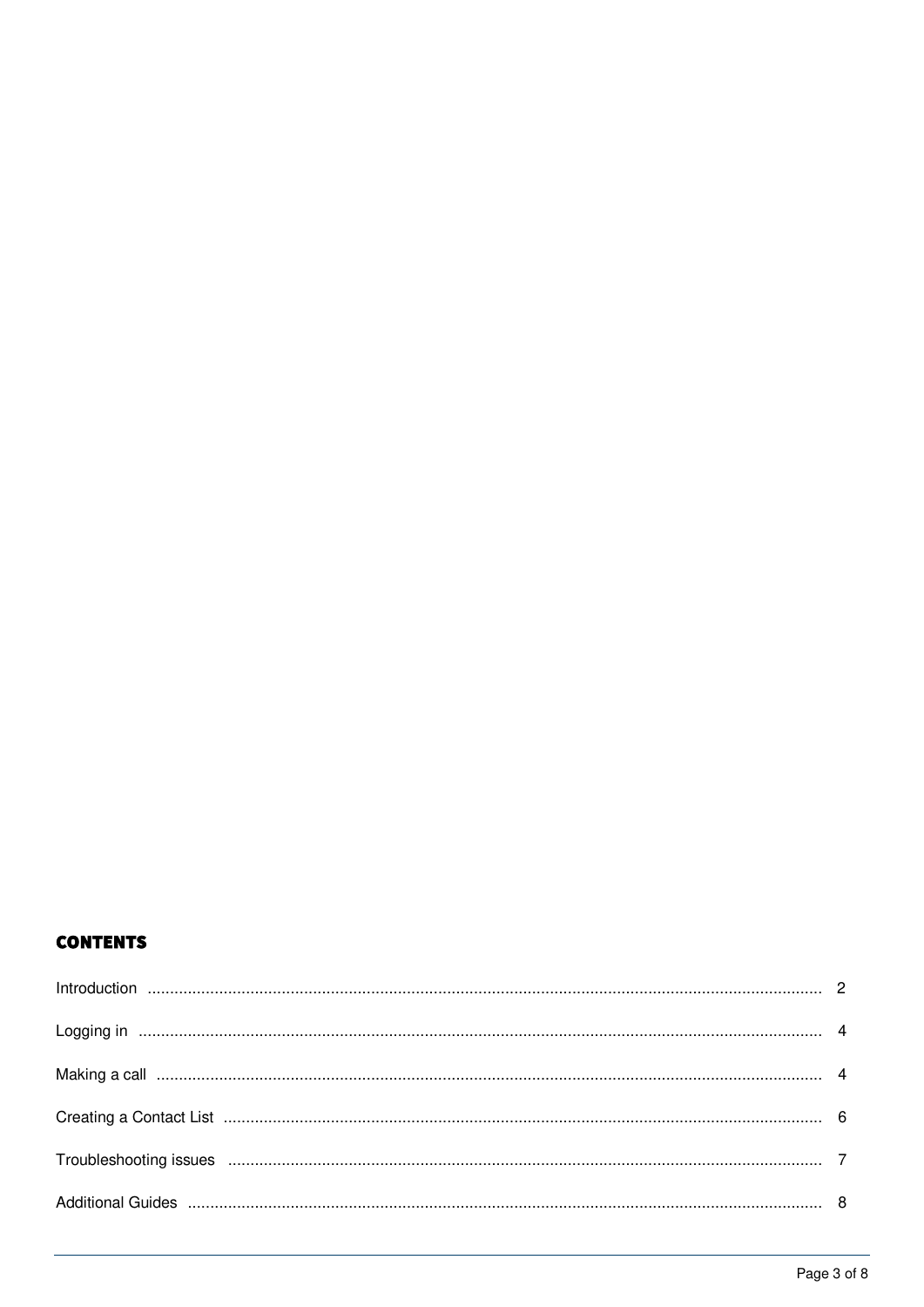# LOGGING IN

1. Log-in to Cisco Jabber with the username and password that have been provided.



Once Cisco Jabber has logged in, the view will default to the Contacts tab (highlighted below).



This list may be empty initially. Steps to add contacts can be found on page 6.

# MAKING A CALL

1. To make a call, first search for a contact. Start by typing the name of the contact in the search field found at the top of the Jabber client (highlighted below).



There are four statuses that can be displayed (highlighted below). They are Available (green), Away (yellow), Do Not Disturb (red) and Offline (grey). For more details about these statuses, see page 5.

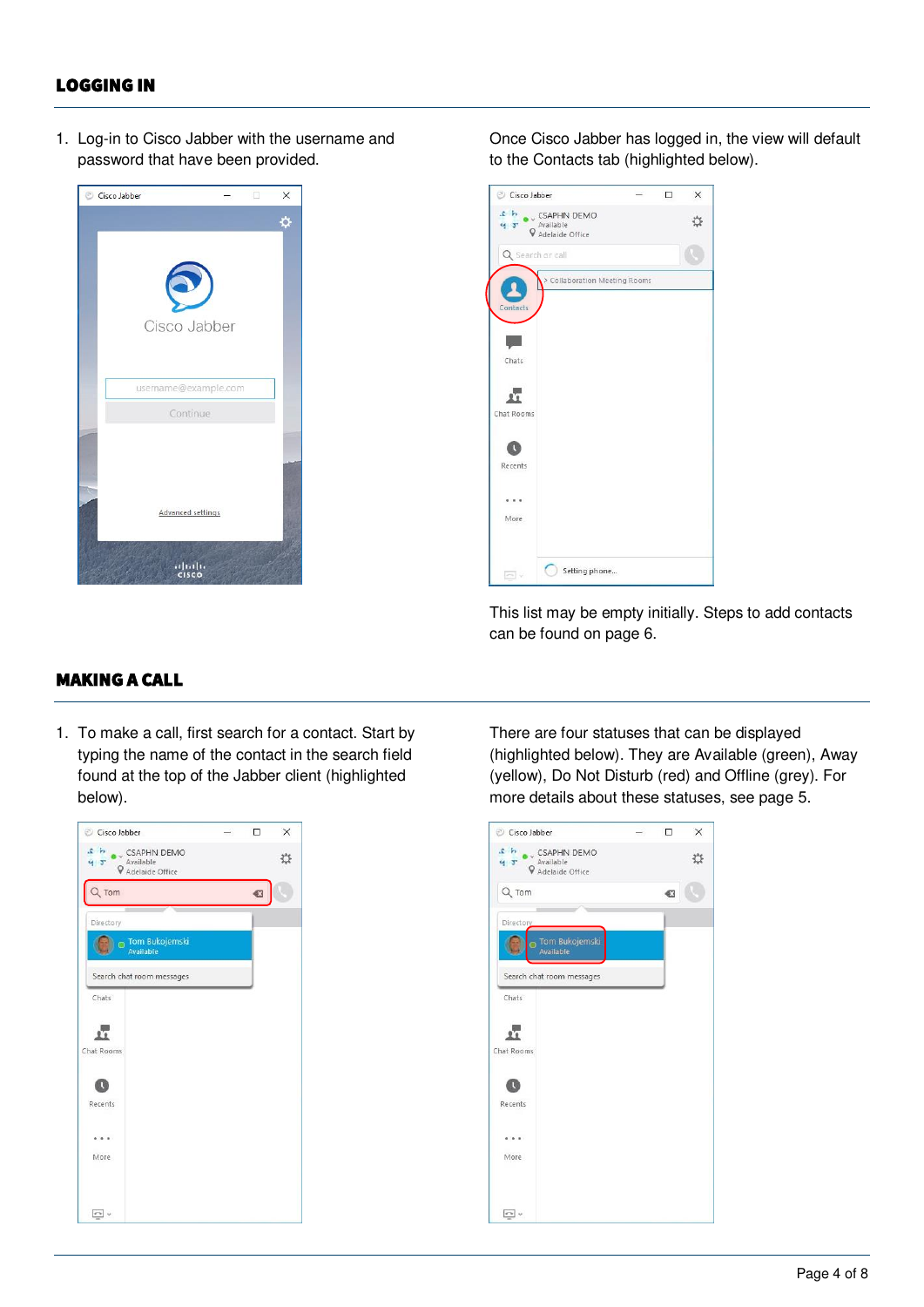#### **Status Description**

**Available** 

The contact is online ready to receive a call.

**•** Away

The contact is online but have been inactive for over 15 minutes. They are still able to receive a call.

● Do Not Disturb

The contact is online and able to receive a call, however they will only receive a silent alert.

• Offline

The contact is offline and unable to receive a call. A busy tone may be heard or a diversion to voicemail should the contact have it configured that way.

2. Hover the mouse pointer over the contact you wish to call for more information. Select either of the call buttons (highlighted below).



3. If there are multiple numbers assigned to the contact, select the desired number (highlighted below).



4. You will hear a dial tone whilst waiting for the contact to answer. Video will only start sending once the call is answered.



5. When the call has successfully connected, you will be able to commence the consult.



6. Once the call is complete, click the Hang Up icon (highlighted below).

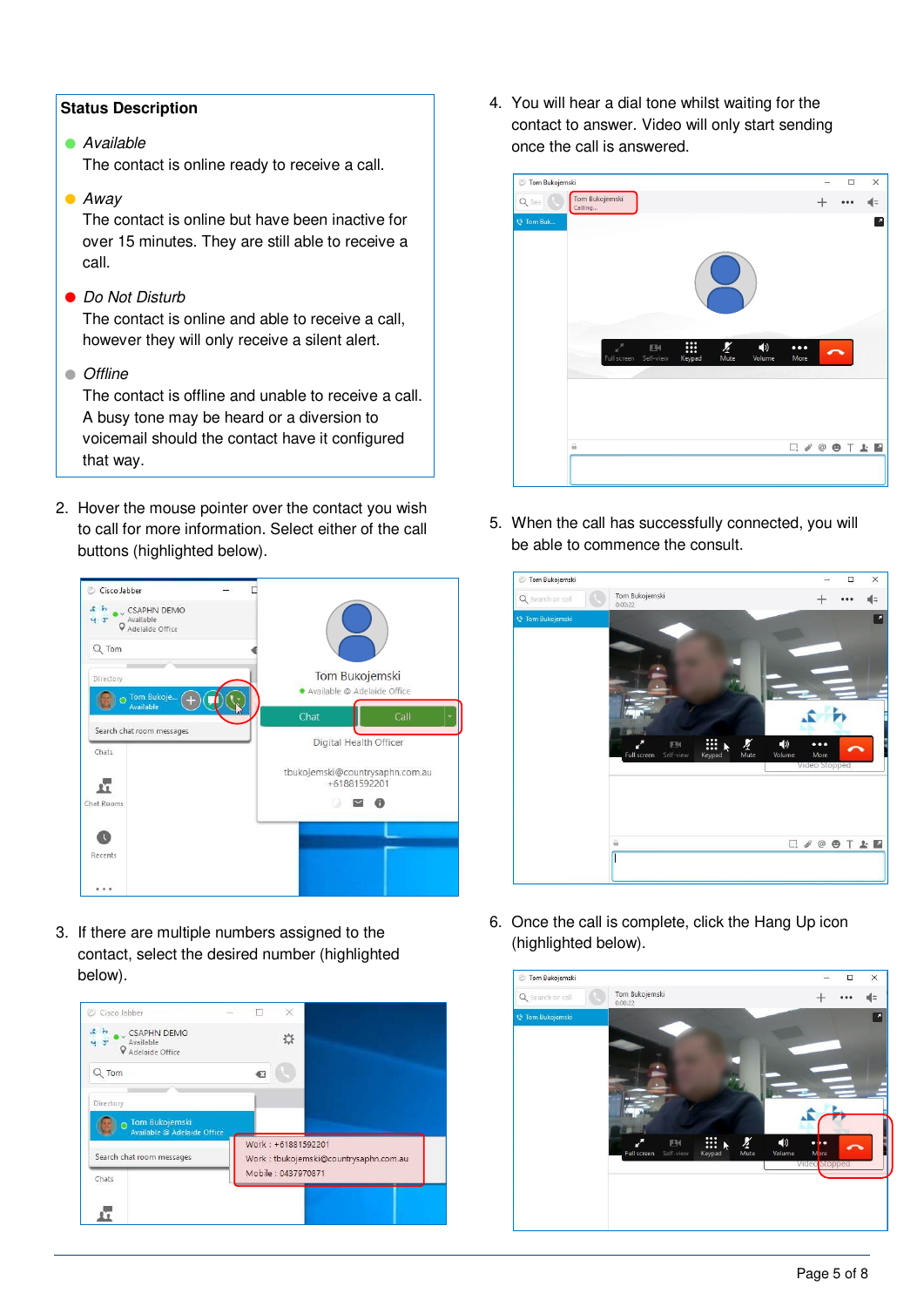# CREATING A CONTACT LIST

If there is a need to have regular communication with a contact, it may be easier to add them to a contact group. There are a couple of benefits to doing this. Firstly, it is quicker to find them and secondly, you will be able to see their availability straight away.

1. Start by searching for the contact you wish to add (highlighted below).



2. Select the grey Plus icon (highlighted below).



3. A dialog box will appear requesting which group to add the contact to or allowing the creation of a new group. Select New Group (highlighted below).

| Tom Bukojemski                                |  |
|-----------------------------------------------|--|
|                                               |  |
| Add to:<br><b>Collaboration Meeting Rooms</b> |  |
| New group                                     |  |
|                                               |  |

4. Enter the name of the new group to be created and click Create (highlighted below).

| Group name: | Country SA PHN |
|-------------|----------------|
|             |                |
|             |                |
|             |                |
|             |                |

5. Select the newly created group from the 'Add to:' dropdown list (highlighted below) and click Add.

| Q · Tom Bukojemski |                |
|--------------------|----------------|
| Add to:            | Country SA PHN |
|                    | New group      |
|                    |                |

6. The new group will appear in the Contacts section of Cisco Jabber (highlighted below).



Multiple groups can be created and contacts can be assigned to one or more groups.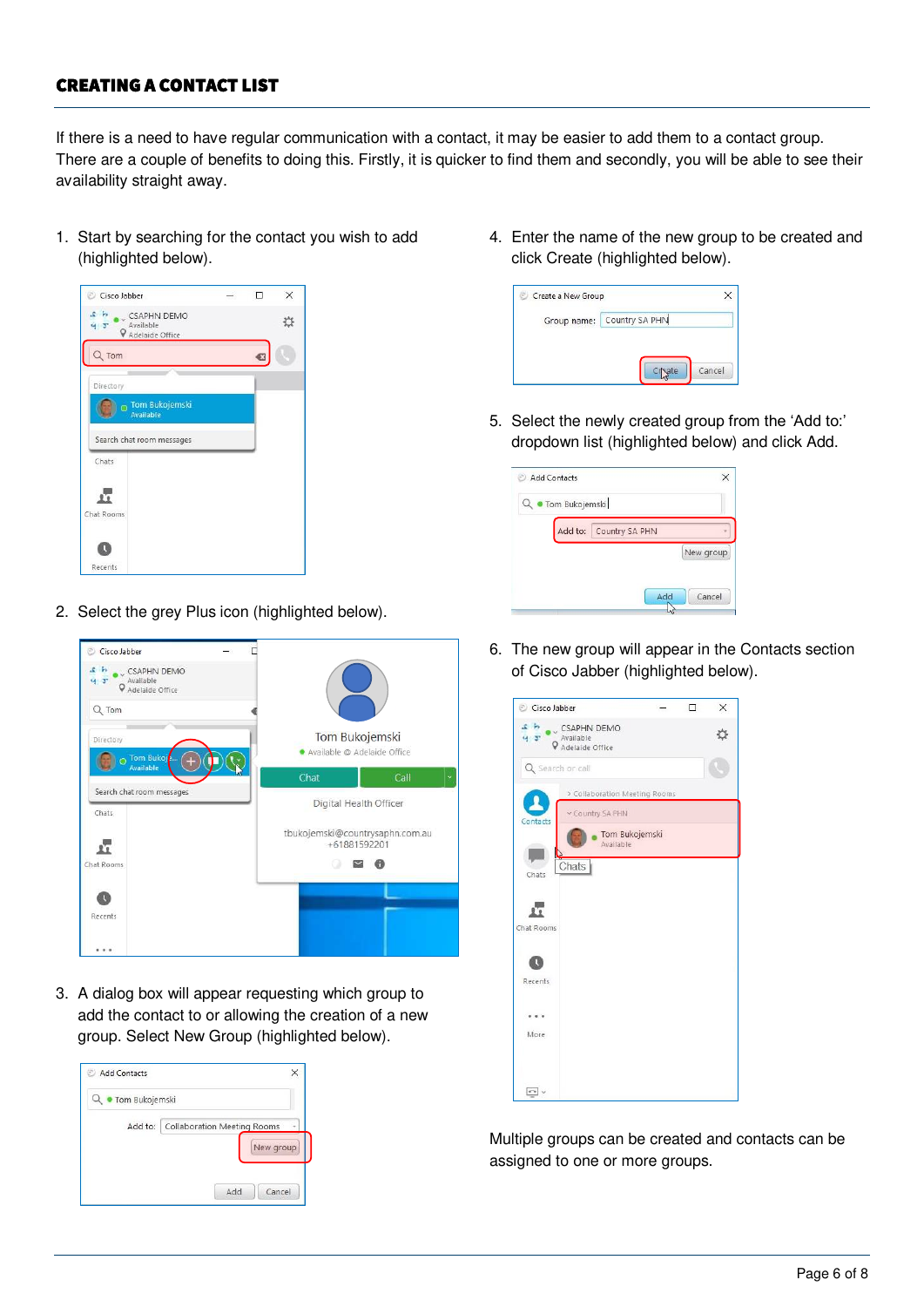# TROUBLESHOOTING ISSUES

Any software that is operating across multiple corporate networks and via the internet can be affected by a variety of issues which may cause the software to become unstable. It is also possible that use of Health Connections Video can impact your internal network depending on the capacity available. Your IT service provider is best placed to advise on or rectify any such issues.

A known issue which has arisen is where an engaged signal can be heard when contacting a colleague. While we work to permanently resolve this issue, a workaround is for both participants to log out and back into Cisco Jabber.

If this doesn't work, you may need to reset Cisco Jabber which can be done by following these steps.

1. Logout of Cisco Jabber by clicking on the Settings icon (highlighted below) and select 'Sign out'.



2. Once signed out, click 'Reset Jabber' link at the bottom of the sign-in screen (highlighted below).



3. Select the Reset button when the following dialog box is displayed.



4. Log back in and try a video call again.